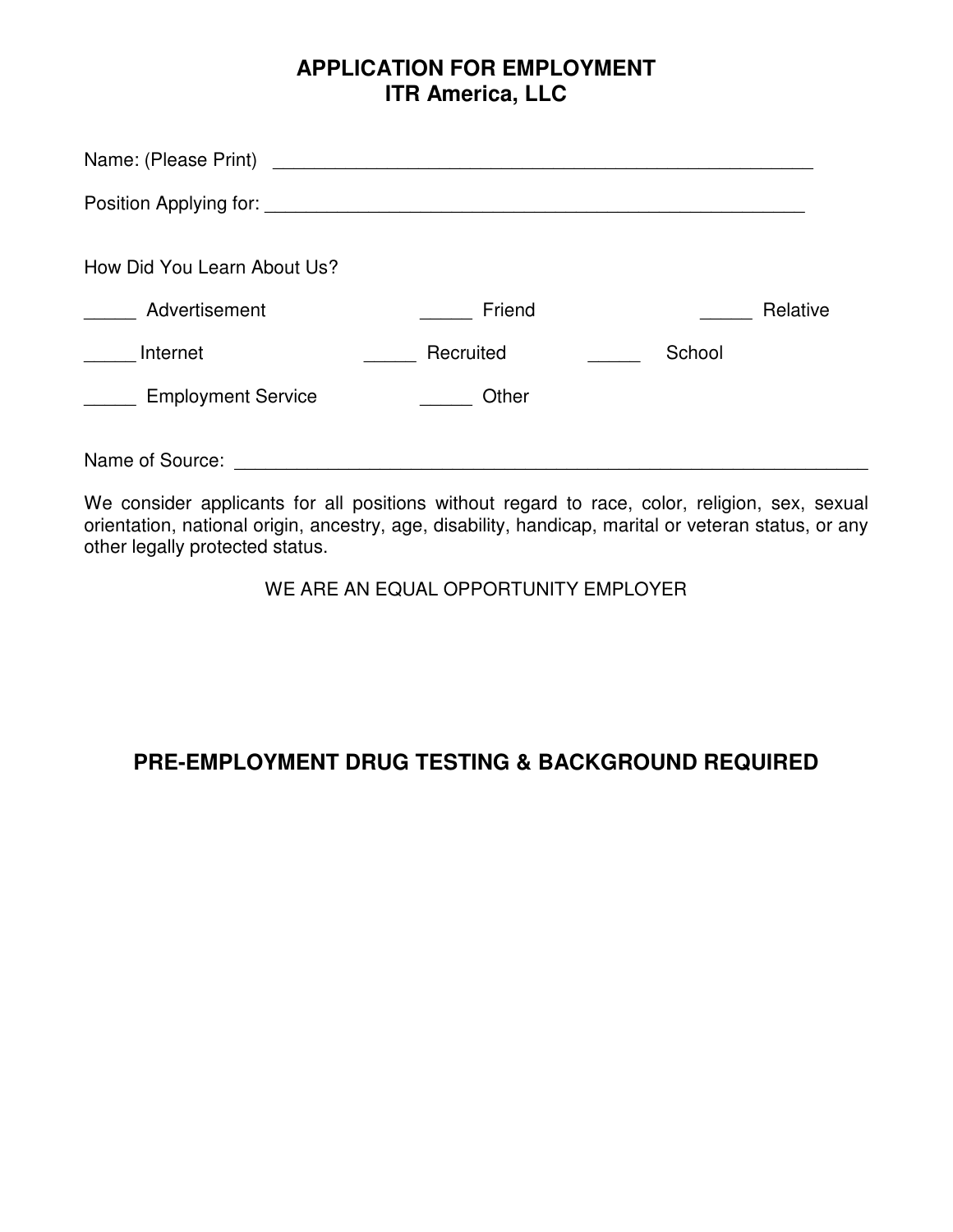# **ITR America, LLC**

### APPLICATION FOR EMPLOYMENT

We consider applicants for all positions without regard to race, color, religion, sex, sexual orientation, national origin, ancestry, age, disability, handicap, marital or veteran status, or any other legally protected status.

#### **WE ARE AN EQUAL OPPORTUNITY EMPLOYER. This application is valid only for the position(s) listed on this application and is void after 90 days**  (PLEASE PRINT)

| Name:                                                                                      |        |       |                                                                                                                                                                            |     |
|--------------------------------------------------------------------------------------------|--------|-------|----------------------------------------------------------------------------------------------------------------------------------------------------------------------------|-----|
| Last                                                                                       |        | First | Middle                                                                                                                                                                     |     |
| Address:                                                                                   |        |       |                                                                                                                                                                            |     |
| #                                                                                          | Street | City  | <b>State</b>                                                                                                                                                               | Zip |
| Phone Number(s)                                                                            |        | Day   | Night                                                                                                                                                                      |     |
| Email:                                                                                     |        |       |                                                                                                                                                                            |     |
|                                                                                            |        |       |                                                                                                                                                                            |     |
|                                                                                            |        |       | Desired Starting Salary: Date Available for Work: Preferred Location: Preferred Location:                                                                                  |     |
|                                                                                            |        |       | Willing to Work: Full Time Part Time Part Time Temporary                                                                                                                   |     |
| Are you legally authorized for employment in the U.S.A.?<br>OF BIRTH ON THIS APPLICATION.) |        |       | (Proof of citizenship or employment-eligible immigration status required upon employment)<br>Are you at least 18 years of age? Yes _ No_. (DO NOT INCLUDE YOUR AGE OR DATE |     |
|                                                                                            |        |       | Are you related by kinship or marriage to any current employee of this Company or any of its                                                                               |     |
|                                                                                            |        |       | affiliates? (The Human Resources Department has a list of current affiliates.)<br>Yes __________ No _____________ If yes, which company? _________________________         |     |
|                                                                                            |        |       | If yes, give name/relationship of kin.                                                                                                                                     |     |
|                                                                                            |        |       | Have you previously been employed by this Company or any of is affiliates?<br>Yes ______ No ________ If yes, which company? __________________________________             |     |
|                                                                                            |        |       |                                                                                                                                                                            |     |
|                                                                                            |        |       |                                                                                                                                                                            |     |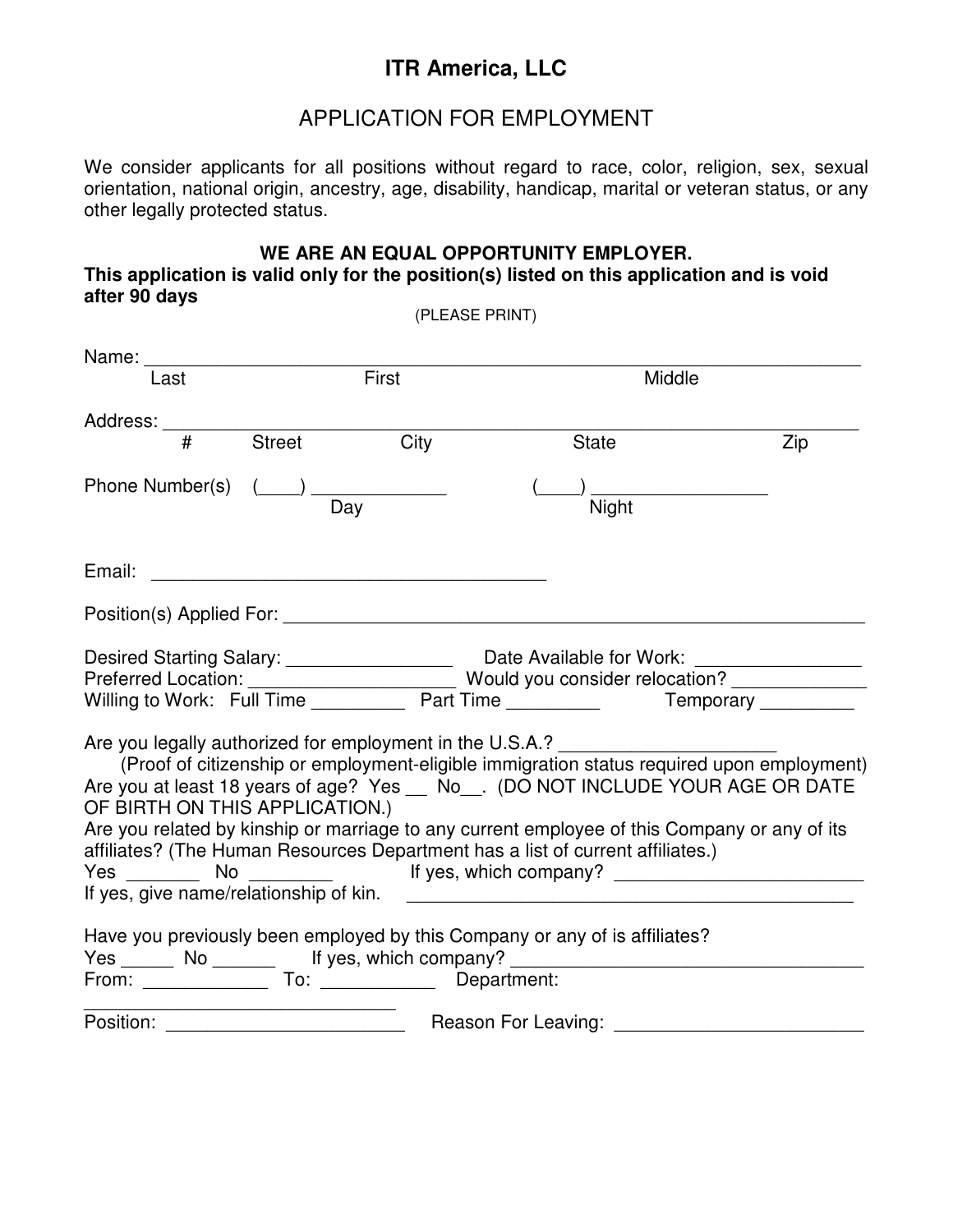Have you ever been convicted of, plead guilty to, plead no contest to, or paid a fine for any criminal offense (including under the Uniform Code of Military Justice)? (DO NOT INCLUDE ANY CONVICTION THAT HAS BEEN EXPUNGED OR SEALED OR DISCHARGED UNDER GEORGIA'S "FIRST OFEFNDER" CRIMINAL CONVICTION STATUTES, O.C.G.A. §§ 42-8-60, and following). Yes \_\_\_\_\_\_ No\_\_\_\_. It is not necessary to include parking or speeding tickets unless you are applying for a position that requires driving. (Use of information about conviction is limited to convictions that are job-related; a record of conviction does not necessarily disqualify an applicant from employment.)

Have you ever been accused in a civil action of an intentional tort? Yes \_\_ No \_\_. If so, what is the nature of the tort you were accused of?

If so, what was the disposition of the civil action?

(Use of information about civil actions is limited to information that is work-related; being involved in such an action does not necessarily disqualify an applicant from employment.

EMPLOYMENT HISTORY – List employment for the previous 10 years. List most recent job first. Use "OTHER INFORMATION" section for additional employer information. Use more sheets if necessary. Please account for **all** periods of unemployment (whether voluntary or involuntary) in the "OTHER INFORMATION" section near the end of this application. NOTE: Complete all questions asked about previous employment. "See resume" is not considered a complete response.

 $\overline{\phantom{a}}$  , and the contribution of the contribution of the contribution of the contribution of the contribution of the contribution of the contribution of the contribution of the contribution of the contribution of the

1. Employer:

| Address:                                                                                                        |  |
|-----------------------------------------------------------------------------------------------------------------|--|
|                                                                                                                 |  |
|                                                                                                                 |  |
|                                                                                                                 |  |
| Reason for Leaving: 1990 and 200 million and 200 million and 200 million and 200 million and 200 million and 20 |  |
|                                                                                                                 |  |
| Address:                                                                                                        |  |
|                                                                                                                 |  |
|                                                                                                                 |  |
| Hourly Rate / Salary: Starting: ____________________ Ending: ___________________                                |  |
|                                                                                                                 |  |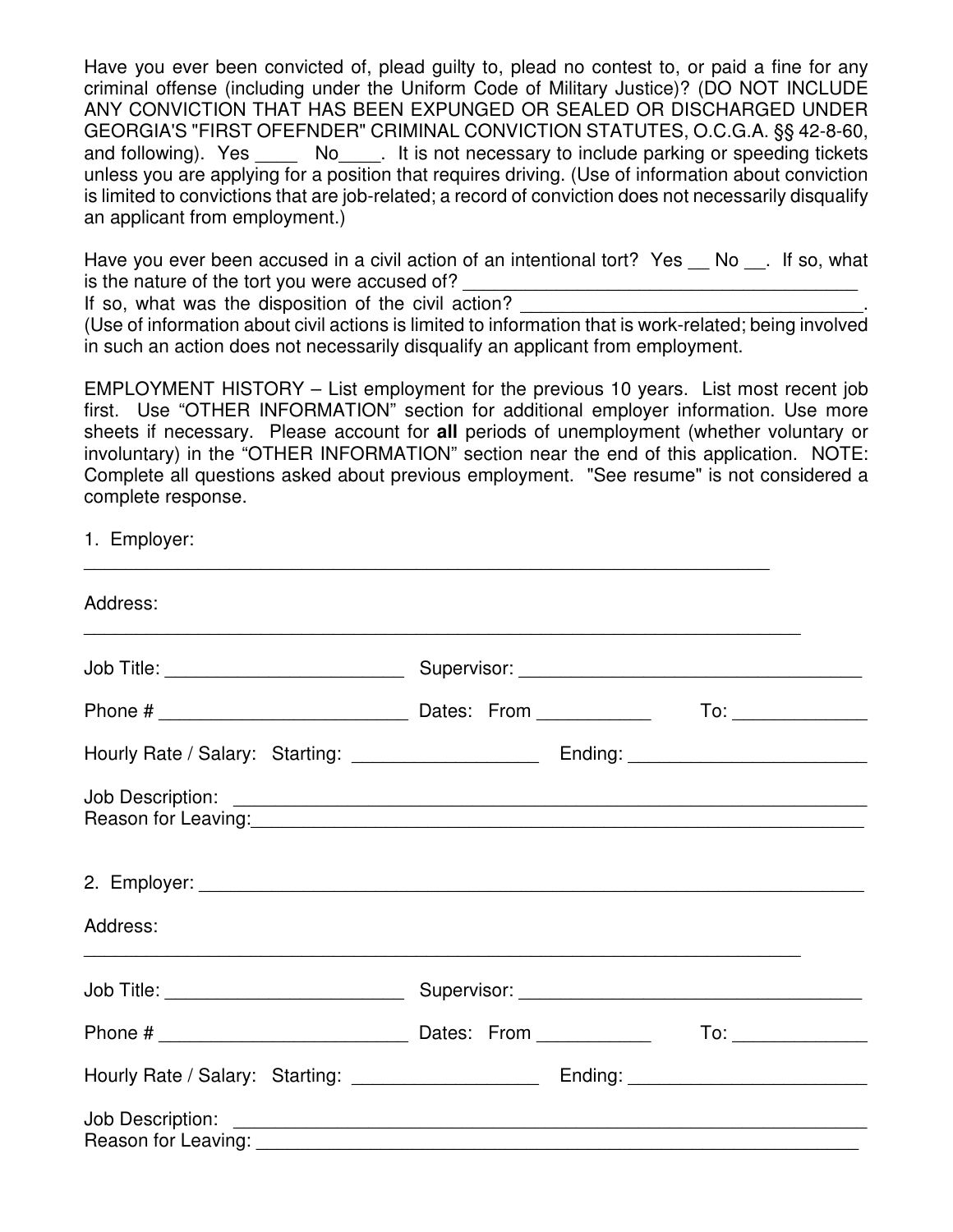3. Employer: \_\_\_\_\_\_\_\_\_\_\_\_\_\_\_\_\_\_\_\_\_\_\_\_\_\_\_\_\_\_\_\_\_\_\_\_\_\_\_\_\_\_\_\_\_\_\_\_\_\_\_\_\_\_\_\_\_\_\_\_\_\_\_\_

| Hourly Rate / Salary: Starting: _______________________ Ending: _________________                                                                                                                                                                                                     |  |  |                         |  |
|---------------------------------------------------------------------------------------------------------------------------------------------------------------------------------------------------------------------------------------------------------------------------------------|--|--|-------------------------|--|
|                                                                                                                                                                                                                                                                                       |  |  |                         |  |
| Do you object to us contacting any of the employers listed above or in the OTHER<br>INFORMATION section? Yes ________ No _______ If yes, which one(s)?                                                                                                                                |  |  |                         |  |
|                                                                                                                                                                                                                                                                                       |  |  |                         |  |
|                                                                                                                                                                                                                                                                                       |  |  |                         |  |
|                                                                                                                                                                                                                                                                                       |  |  |                         |  |
| Have you ever been disciplined, counseled, warned, asked to resign or discharged at any<br>organization for which you have worked, or have you resigned to avoid discharge?<br>Yes ___ No _____. If yes, explain in the "OTHER INFORMATION" section. Use more sheets if<br>necessary. |  |  |                         |  |
| Education History: School City/State # of Years Attended                                                                                                                                                                                                                              |  |  | <b>Graduated Yes/No</b> |  |
| Elementary                                                                                                                                                                                                                                                                            |  |  |                         |  |
| <b>High</b>                                                                                                                                                                                                                                                                           |  |  |                         |  |
| College                                                                                                                                                                                                                                                                               |  |  |                         |  |
| Other                                                                                                                                                                                                                                                                                 |  |  |                         |  |
|                                                                                                                                                                                                                                                                                       |  |  |                         |  |
| If position involves use of Company vehicle, answer questions below:                                                                                                                                                                                                                  |  |  |                         |  |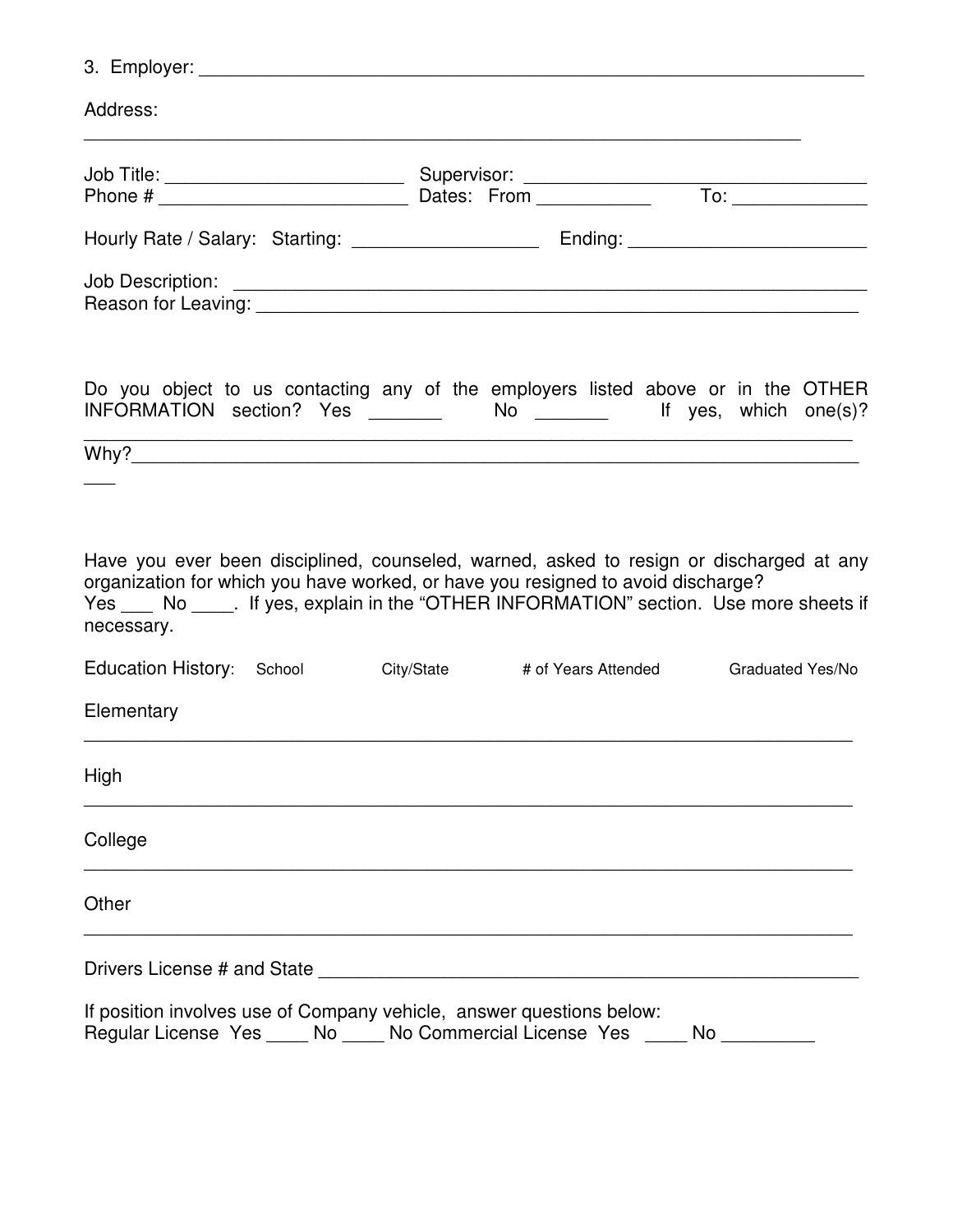#### Personal References (Do Not List Former Employers or Relatives)

|                | Name | Address | Occupation | Phone # |
|----------------|------|---------|------------|---------|
| $\mathbf{1}$ . |      |         |            |         |
| 2.             |      |         |            |         |
| 3.             |      |         |            |         |

Is any additional information relative to social security number, change of name, nickname, or use of an assumed name necessary to enable a check on your work and education record? Yes No If yes, please supply information:  $\frac{1}{2}$  =  $\frac{1}{2}$  =  $\frac{1}{2}$  =  $\frac{1}{2}$  =  $\frac{1}{2}$  =  $\frac{1}{2}$  =  $\frac{1}{2}$  =  $\frac{1}{2}$  =  $\frac{1}{2}$  =  $\frac{1}{2}$  =  $\frac{1}{2}$  =  $\frac{1}{2}$  =  $\frac{1}{2}$  =  $\frac{1}{2}$  =  $\frac{1}{2}$  =  $\frac{1}{$ 

### **OTHER INFORMATION**:

To assist us in further evaluating your qualifications for a position at ITR America, LLC, the additional space provided below is for your use in explaining your response to previously asked questions or to complete responses not possible in the space provided. Attach more sheets if necessary.

\_\_\_\_\_\_\_\_\_\_\_\_\_\_\_\_\_\_\_\_\_\_\_\_\_\_\_\_\_\_\_\_\_\_\_\_\_\_\_\_\_\_\_\_\_\_\_\_\_\_\_\_\_\_\_\_\_\_\_\_\_\_\_\_\_\_\_\_\_\_\_\_\_\_\_ \_\_\_\_\_\_\_\_\_\_\_\_\_\_\_\_\_\_\_\_\_\_\_\_\_\_\_\_\_\_\_\_\_\_\_\_\_\_\_\_\_\_\_\_\_\_\_\_\_\_\_\_\_\_\_\_\_\_\_\_\_\_\_\_\_\_\_\_\_\_\_\_\_\_\_

\_\_\_\_\_\_\_\_\_\_\_\_\_\_\_\_\_\_\_\_\_\_\_\_\_\_\_\_\_\_\_\_\_\_\_\_\_\_\_\_\_\_\_\_\_\_\_\_\_\_\_\_\_\_\_\_\_\_\_\_\_\_\_\_\_\_\_\_\_\_\_\_\_\_\_ \_\_\_\_\_\_\_\_\_\_\_\_\_\_\_\_\_\_\_\_\_\_\_\_\_\_\_\_\_\_\_\_\_\_\_\_\_\_\_\_\_\_\_\_\_\_\_\_\_\_\_\_\_\_\_\_\_\_\_\_\_\_\_\_\_\_\_\_\_\_\_\_\_\_\_ \_\_\_\_\_\_\_\_\_\_\_\_\_\_\_\_\_\_\_\_\_\_\_\_\_\_\_\_\_\_\_\_\_\_\_\_\_\_\_\_\_\_\_\_\_\_\_\_\_\_\_\_\_\_\_\_\_\_\_\_\_\_\_\_\_\_\_\_\_\_\_\_\_\_\_

\_\_\_\_\_\_\_\_\_\_\_\_\_\_\_\_\_\_\_\_\_\_\_\_\_\_\_\_\_\_\_\_\_\_\_\_\_\_\_\_\_\_\_\_\_\_\_\_\_\_\_\_\_\_\_\_\_\_\_\_\_\_\_\_\_\_\_\_\_\_\_\_\_\_\_